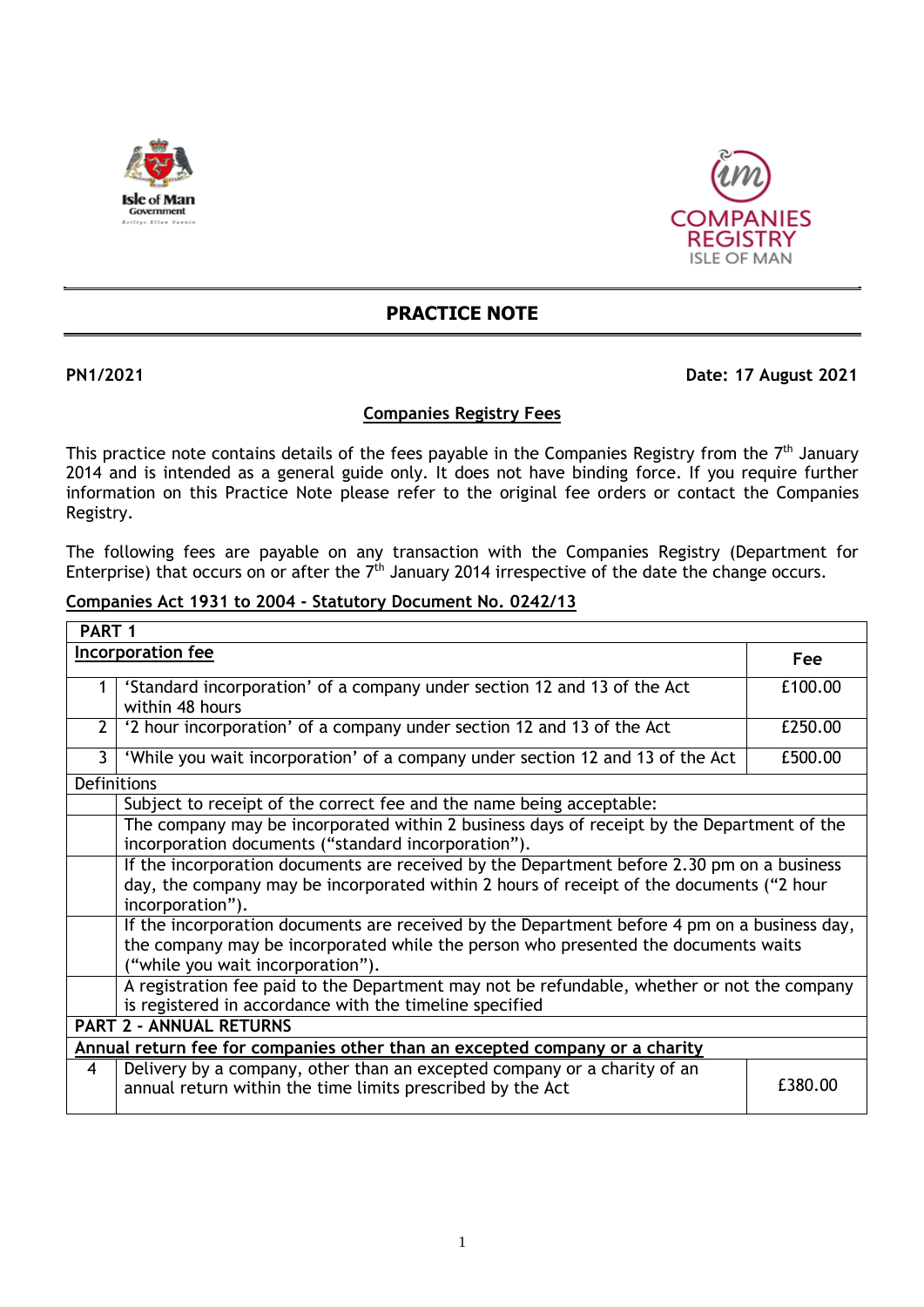| 5               | Delivery by a company, other than an excepted company or a charity, of an<br>annual return later than one month after the latest date for completion.                                                                                                                                                                                                                                                                                      |                    |
|-----------------|--------------------------------------------------------------------------------------------------------------------------------------------------------------------------------------------------------------------------------------------------------------------------------------------------------------------------------------------------------------------------------------------------------------------------------------------|--------------------|
|                 | Length of delay, measured from the date the annual return is due:                                                                                                                                                                                                                                                                                                                                                                          |                    |
|                 | 1 month and one day to 3 months<br>more than 3 months<br>(These fees include the prescribed filing fee for the annual return)                                                                                                                                                                                                                                                                                                              | £480.00<br>£630.00 |
|                 |                                                                                                                                                                                                                                                                                                                                                                                                                                            |                    |
|                 | Annual return fee for an excepted company                                                                                                                                                                                                                                                                                                                                                                                                  |                    |
| 6               | Delivery by an excepted company of an annual return within the time limits<br>prescribed by the Act.                                                                                                                                                                                                                                                                                                                                       | £95.00             |
| 7 <sup>1</sup>  | Delivery by an excepted company of an annual return later than one month<br>after the latest date for completion.                                                                                                                                                                                                                                                                                                                          |                    |
|                 | Length of delay, measured from the date the annual return is due:<br>1 month and one day to 3 months<br>more than 3 months                                                                                                                                                                                                                                                                                                                 | £195.00<br>£345.00 |
|                 | (These fees include the prescribed filing fee for the annual return)                                                                                                                                                                                                                                                                                                                                                                       |                    |
|                 | Annual return fee for a charity                                                                                                                                                                                                                                                                                                                                                                                                            |                    |
| 8               | There is no annual return fee upon the delivery of an annual return within the<br>prescribed filing period by a charity.                                                                                                                                                                                                                                                                                                                   |                    |
| $\overline{9}$  | Delivery by a charity of an annual return later than one month after the latest<br>date for completion.                                                                                                                                                                                                                                                                                                                                    |                    |
|                 | Length of delay, measured from the date the annual return is due:<br>1 month and one day to 3 months<br>More than 3 months and one day                                                                                                                                                                                                                                                                                                     | £100.00<br>£250.00 |
|                 | Definitions:                                                                                                                                                                                                                                                                                                                                                                                                                               |                    |
|                 | "charity" means a company which on its return date is registered as a charity under the<br>Charities Registration Act 1989, or a company that is a wholly owned subsidiary of a charity;                                                                                                                                                                                                                                                   |                    |
|                 | "excepted" means a company that is either -<br>a qualifying members' club; or<br>(a)<br>(b)<br>a property management company;                                                                                                                                                                                                                                                                                                              |                    |
|                 | "property management company" means a non-profit making, non-trading company whose sole<br>purpose is to receive regular payments from occupants of a residential property which are used<br>by that company solely for its administration and management, repair and maintenance of the<br>common parts of that property;                                                                                                                 |                    |
|                 | "qualifying members' club" means a club or association -<br>which is constituted as a company limited by guarantee and not having a share capital;<br>(a)<br>which is established for encourage the educational, recreational, social, sporting or<br>(b)<br>other non-commercial interests of its members;                                                                                                                                |                    |
|                 | membership of which is based primarily upon payment of an annual subscription;<br>(c)<br>such that any surplus receipts of income over expenditure arising in any accounting<br>(d)<br>period must be used exclusively for the continuance or improvement of the club or association<br>and the service it provides to its members; and<br>where the majority of the activities of the club or association are based in the Isle of<br>(e) |                    |
|                 | Man;                                                                                                                                                                                                                                                                                                                                                                                                                                       |                    |
|                 | PART 3 - Late filing fee for documents other than the annual return                                                                                                                                                                                                                                                                                                                                                                        |                    |
| 10 <sup>°</sup> | (1) Filing of any document other than an annual return outside such time limit<br>as is prescribed by the 1931 Act.                                                                                                                                                                                                                                                                                                                        |                    |
|                 | Length of delay, measured from the date the document is due:                                                                                                                                                                                                                                                                                                                                                                               |                    |
|                 | 1 month and one day to 3 months<br>more than 3 months                                                                                                                                                                                                                                                                                                                                                                                      | £100.00<br>£250.00 |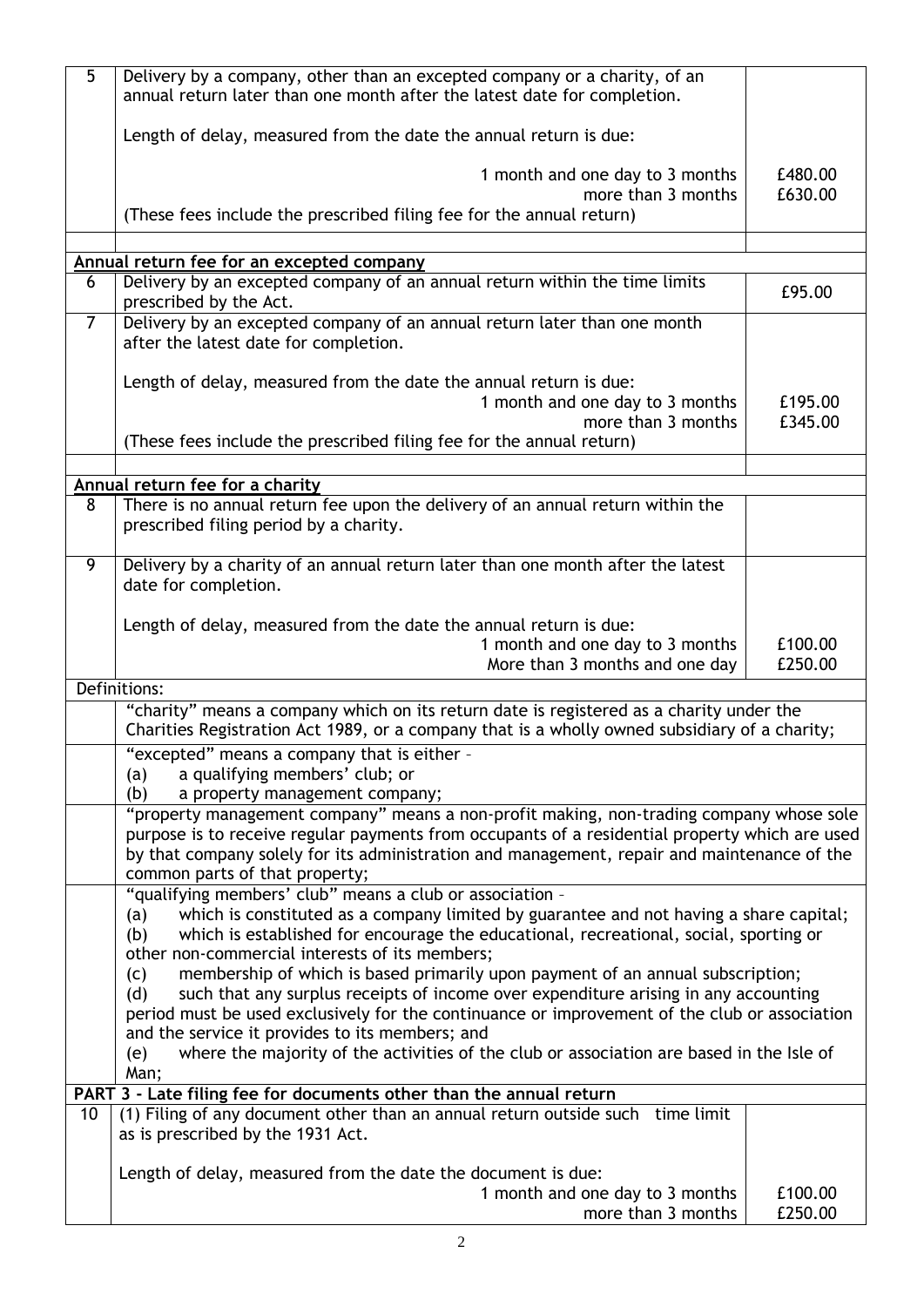|                   | (2) The late filing fees do not apply to -                                                                                                                                                                                   |                         |
|-------------------|------------------------------------------------------------------------------------------------------------------------------------------------------------------------------------------------------------------------------|-------------------------|
|                   |                                                                                                                                                                                                                              |                         |
|                   | (a) the statement sent to the Department under section 267 of the 1931 Act;                                                                                                                                                  |                         |
|                   | (b) the delivery to the Department of a copy of an order of the High Court<br>declaring a dissolution of a company to be void under section 272 of the 1931<br>Act;                                                          |                         |
|                   | (c) the delivery to the Department of a copy of an order of the High Court<br>restoring a company to the register under section 273 of 273A of the 1931 Act;<br>and                                                          |                         |
|                   | (d) the delivery to the Department of the abstract required under section 281 of<br>the 1931 Act                                                                                                                             |                         |
| 11                | <b>PART 4 - Miscellaneous filing fee</b><br>Registration of a charge under section 79 of the 1931 Act                                                                                                                        | £25.00                  |
|                   |                                                                                                                                                                                                                              |                         |
| 12                | Entry of satisfaction under section 84 of the 1931 Act                                                                                                                                                                       | £10.00                  |
| $\overline{13}$   | (a) Application for a declaration of dissolution under section 273A of the 1931                                                                                                                                              | £95.00                  |
|                   | Act                                                                                                                                                                                                                          | £180.00                 |
|                   | (b) Filing a copy of a court order for restoration of a company to the register                                                                                                                                              |                         |
|                   | under sections 273 or 273A of the 1931 Act                                                                                                                                                                                   |                         |
|                   | (c) Filing a copy of a court order declaring a dissolution of a company to be                                                                                                                                                | £180.00                 |
|                   | void under section 272 of the 1931 Act                                                                                                                                                                                       |                         |
| 14                | Application under section 273B of the 1931 Act                                                                                                                                                                               | £1,185.00               |
| 15                | Each inspection of a company file or any document which the Department may<br>be required to produce for inspection under the Companies Acts                                                                                 | £5.00                   |
| 16                | Each issue of any duplicate certificate under the Companies Acts                                                                                                                                                             | £9.00                   |
| 17                | Photocopy, electrostatic copy or copy by any similar process (per page)                                                                                                                                                      | £0.50                   |
| 18                | Certification of a copy                                                                                                                                                                                                      | £1.50                   |
| 19                | Extraction fee for the supply of information from a company file                                                                                                                                                             | £37.00                  |
|                   | (This fee does not include the cost of copies which are charged in accordance<br>with item 17)                                                                                                                               |                         |
| 20                | Requisition for a certificate of fact containing a summary of information from a<br>company file                                                                                                                             | £50.00                  |
| 21                | Requisition for a certificate of fact containing a summary of information from a<br>company file within 3 hours; provided the requisition and fee are received by<br>the Companies Registry before 2.30 pm on a business day | £100.00                 |
| PART <sub>5</sub> |                                                                                                                                                                                                                              |                         |
|                   | Companies incorporated outside the Island                                                                                                                                                                                    | £100.00                 |
| 22                | Registration of a company under Part XI of the Act                                                                                                                                                                           |                         |
| 23                | Delivery by a company incorporated outside the Isle of Man other than a<br>charity, of a copy of its annual declaration as required by section 315A of the<br>Act                                                            | £380.00                 |
| PART 6            |                                                                                                                                                                                                                              |                         |
|                   | Fees and duties in respect of viewing documents on line                                                                                                                                                                      |                         |
| 24                | Inspection online of any company document held by the Department under the<br>Act                                                                                                                                            | $E2.00$ per<br>document |
|                   | Non-resident company duty of £1,000 may also be due and payable by every company with a return<br>date that falls on or before 5th April 2007 as an accrued debt unless it has submitted a notice of                         |                         |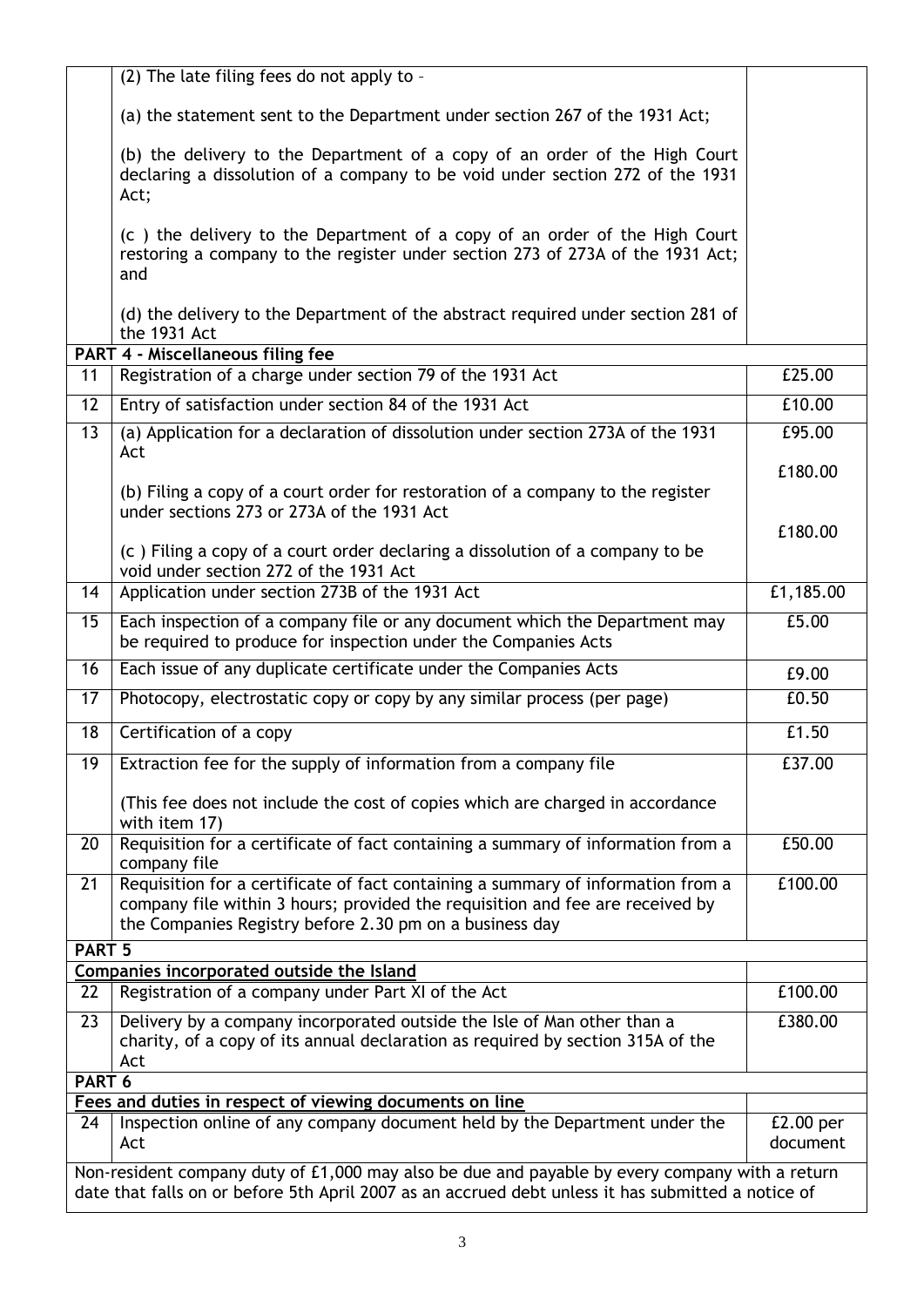rescission on or before the return date. Any annual return for a Non-Resident Company with a return date on or before 5th April 2007 submitted without the correct fee will be rejected.

## **Companies Act 2006 - Statutory Document No. 0243/13**

|                         | Part 1 - Incorporation fee                                                                                                                                                                                                 | Fee                |
|-------------------------|----------------------------------------------------------------------------------------------------------------------------------------------------------------------------------------------------------------------------|--------------------|
| 1                       | 'Standard incorporation' of a company under section 3 of the Act within 48<br>hours                                                                                                                                        | £100.00            |
| $\overline{2}$          | '2 hour incorporation' of a company under section 3 of the Act                                                                                                                                                             | £250.00            |
| $\mathbf{3}$            | 'While you wait incorporation' of a company under section 3 of the Act                                                                                                                                                     | £500.00            |
|                         | Definitions                                                                                                                                                                                                                |                    |
|                         | Subject to receipt of the correct fee and the name being acceptable:                                                                                                                                                       |                    |
|                         | The company may be incorporated within 2 business days of receipt by the Department of the<br>incorporation documents ("standard incorporation").                                                                          |                    |
|                         | If the incorporation documents are received by the Department before 2.30 pm on a business<br>day, the company may be incorporated within 2 hours of receipt of the documents ("2 hour<br>incorporation").                 |                    |
|                         | If the incorporation documents are received by the Department before 4 pm on a business day,<br>the company may be incorporated while the person who presented the documents waits<br>("while you wait incorporation").    |                    |
|                         | A registration fee paid to the Department may not be refundable, whether or not the company<br>is registered in accordance with the timeline specified                                                                     |                    |
|                         | PART 2 - Annual return fee for companies other than an excepted company or a charity                                                                                                                                       |                    |
| $\overline{\mathbf{4}}$ | Delivery by a company, other than an excepted company or a charity of an<br>annual return within the time limits prescribed by the Act                                                                                     | £380.00            |
| 5                       | Delivery by a company, other than an excepted company or a charity, of an<br>annual return later than one month after the latest date for completion.<br>Length of delay, measured from the date the annual return is due: |                    |
|                         | 1 month and one day to 3 months<br>more than 3 months                                                                                                                                                                      | £480.00<br>£630.00 |
|                         | (These fees include the prescribed filing fee for the annual return)                                                                                                                                                       |                    |
|                         |                                                                                                                                                                                                                            |                    |
| 6                       | Annual return fee for an excepted company<br>Delivery by an excepted company of an annual return within the time limits                                                                                                    | £95.00             |
|                         | prescribed by the Act.                                                                                                                                                                                                     |                    |
| $\overline{7}$          | Delivery by an excepted company of an annual return later than one month<br>after the latest date for completion.                                                                                                          |                    |
|                         | Length of delay, measured from the date the annual return is due:                                                                                                                                                          |                    |
|                         | 1 month and one day to 3 months                                                                                                                                                                                            | £195.00            |
|                         | more than 3 months                                                                                                                                                                                                         | £345.00            |
|                         | (These fees include the prescribed filing fee for the annual return)                                                                                                                                                       |                    |
|                         | Annual return fee for a charity                                                                                                                                                                                            |                    |
| 8                       | There is no annual return fee upon the delivery of an annual return with the                                                                                                                                               |                    |
|                         | prescribed filing period by a charity.                                                                                                                                                                                     |                    |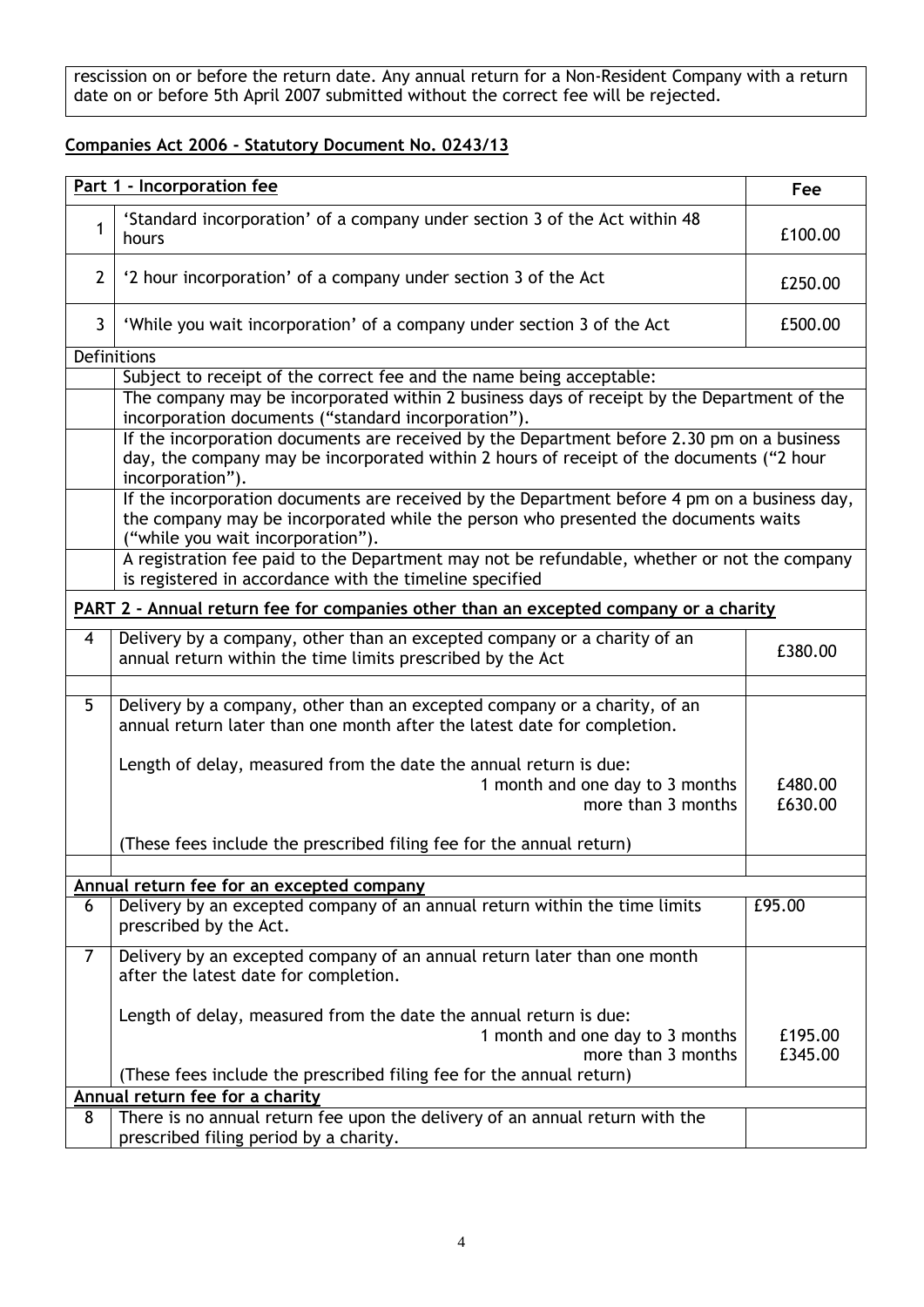|    | Delivery by a charity of an annual return later than one month after the latest<br>date for completion.                                |                    |
|----|----------------------------------------------------------------------------------------------------------------------------------------|--------------------|
|    | Length of delay, measured from the date the annual return is due:<br>1 month and one day to 3 months<br>More than 3 months and one day | £100.00<br>£250.00 |
|    | PART 3 - Late filing fee for documents other than the annual return                                                                    |                    |
| 10 | Filing of any document other than an annual return outside such time limit as is<br>prescribed by the Act -                            |                    |
|    |                                                                                                                                        |                    |
|    |                                                                                                                                        |                    |
|    | Length of delay, measured from the date the document is due -<br>1 month and one day to 3 months                                       | £100.00            |

|    | <b>PART 4 - MISCELLANEOUS FILING FEES</b>                                                                                                  |           |  |
|----|--------------------------------------------------------------------------------------------------------------------------------------------|-----------|--|
|    | <b>Registration of Charges</b>                                                                                                             |           |  |
| 11 | Registration of a charge under section 138 or section 140 of the Act                                                                       | £25.00    |  |
| 12 | Entry of satisfaction under section 141 of the Act                                                                                         | £10.00    |  |
|    | Re-Registration of a 1931 Company                                                                                                          |           |  |
| 13 | Delivery of an application to re-register under section 148 of the Act                                                                     | £100.00   |  |
|    | <b>Consolidations</b>                                                                                                                      |           |  |
| 14 | Delivery of the memorandum and articles of a consolidated company under<br>section 154(2) of the Act                                       | £100.00   |  |
| 15 | Delivery of the memorandum and articles of a consolidated company under<br>section 159(3)(d) of the Act                                    | £100.00   |  |
|    | Continuation                                                                                                                               |           |  |
| 16 | Delivery of an application under section 162 to be continued as a company<br>under the Act                                                 | £100.00   |  |
| 17 | 1) Delivery of an application under section 167 to be continued in a country or<br>territory outside the Isle of Man                       | £3,000.00 |  |
|    | 2) For each application where the Registrar is satisfied that:                                                                             |           |  |
|    | (a) the applicant is a member of a group of companies; and<br>(b) another member of that group has made an application mentioned in Part 1 | £1,200.00 |  |
| 18 | Delivery of a certified copy of the instrument of continuance under section 169<br>of the Act                                              | £56.00    |  |
|    | <b>Restoration and dissolution</b>                                                                                                         |           |  |
| 19 | Delivery of an application to restore a company under section 187 of the Act                                                               | £1,185.00 |  |
| 20 | Delivery of a copy of a court order restoring a company under section 188 of the<br>Act                                                    | £180.00   |  |
| 21 | Delivery of an application for a declaration of dissolution under section 190 of<br>the Act                                                | £95.00    |  |
|    | 22 Delivery of a copy of a court order restoring a company under section 191 of the                                                        | £180.00   |  |
| 23 | Act<br>Delivery of an application to restore a company under section 192 of the Act                                                        | £1,200.00 |  |
|    | <b>PART 5 - Other Fees</b>                                                                                                                 |           |  |
|    | 24   Each inspection of a company file or any document which the Registrar may be                                                          |           |  |
|    | required to produce for inspection under the Act                                                                                           | £5.00     |  |
| 25 | Each issue of any duplicate certificate under the Act                                                                                      | £9.00     |  |
| 26 | Photocopy, electrostatic photocopy or copy by any similar process (per page)                                                               | £0.50     |  |
| 27 | Certification of a copy                                                                                                                    | £1.50     |  |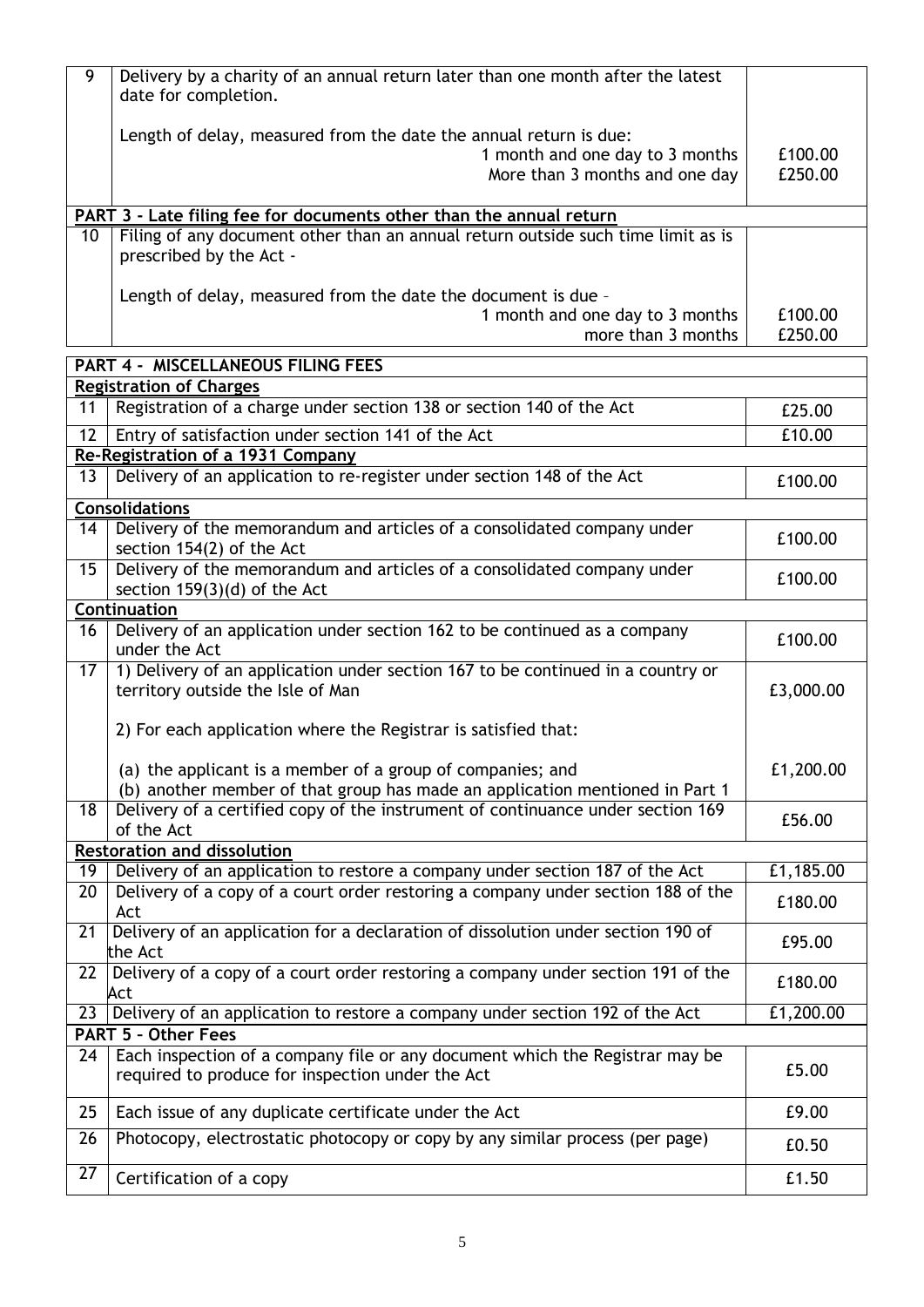| 28                                                               | Extraction fee for the supply of information from a company file                                                                                                                                | £37.00                  |
|------------------------------------------------------------------|-------------------------------------------------------------------------------------------------------------------------------------------------------------------------------------------------|-------------------------|
|                                                                  | This item does not include the cost of copies which will be charged in<br>accordance with item 26                                                                                               |                         |
| 29                                                               | Delivery of a request for a certificate of good standing under section 211 of the<br>Act                                                                                                        | £50.00                  |
| 30                                                               | Requisition for a certificate of good standing under section 211 within 3 hours;<br>provided the requisition and fee are received by the Companies Registry before<br>2.30 pm on a business day | £100.00                 |
| PART 6 - Fees and duties in respect of viewing documents on line |                                                                                                                                                                                                 |                         |
| 31                                                               | Inspection online of any company document held by the Registrar under the Act                                                                                                                   | $E2.00$ per<br>document |

# **Limited Liability Companies Act 2006 - Statutory Document No. 0244/13**

| 1              | 'Standard registration' of a company under section 8 of the Act within 48                  | £100.00   |
|----------------|--------------------------------------------------------------------------------------------|-----------|
|                | hours                                                                                      |           |
|                |                                                                                            |           |
| $\mathbf{2}$   | '2 hour registration' of a limited liability company under section 8 of the Act            | £250.00   |
|                |                                                                                            |           |
| $\overline{3}$ | 'While you wait registration' of a limited liability company under section 8 of            | £500.00   |
|                | the Act                                                                                    |           |
|                |                                                                                            |           |
|                | Definitions:                                                                               |           |
|                | Subject to receipt of the correct fee and the name being acceptable:                       |           |
|                | The company may be incorporated within 2 business days of receipt by the Department of     |           |
|                | the incorporation documents ("standard incorporation").                                    |           |
|                | If the incorporation documents are received by the Department before 2.30 pm on a business |           |
|                | day, the company may be incorporated within 2 hours of receipt of the documents ("2 hour   |           |
|                | incorporation").                                                                           |           |
|                | If the incorporation documents are received by the Department before 4 pm on a business    |           |
|                | day, the company may be incorporated while the person who presented the documents waits    |           |
|                | ("while you wait incorporation").                                                          |           |
|                | A registration fee paid to the Department may not be refundable, whether or not the        |           |
|                | company is registered in accordance with the timeline specified                            |           |
| $\overline{4}$ | Delivery of an annual return within the time limit prescribed by section 10 of             | £95.00    |
|                | the Act                                                                                    |           |
| $\overline{5}$ | Delivery of an annual return later than 1 month after the latest date for                  |           |
|                | completion as prescribed by section 10 of the Act.                                         |           |
|                |                                                                                            |           |
|                | Length of delay, measured from the date the annual return was due:                         |           |
|                | 1 month and one day to 3 months                                                            | £195.00   |
|                | more than 3 months                                                                         | £345.00   |
|                | (These fees include the prescribed filing fee for the annual return)                       |           |
| 6              | Application for a declaration of dissolution under section 11A of the Act                  | £70.00    |
| $\overline{7}$ | Application to restore the company under section 11B of the Act                            | E1,185.00 |
|                |                                                                                            |           |
| 8              | Delivery of a notice of dissolution under section 30(1) of the Act                         | £70.00    |
| $\overline{9}$ | Delivery of any document required by the Act, other than an annual return,                 |           |
|                | outside the time limit prescribed by the Act.                                              |           |
|                | Length of delay, measured from the date the document was due:                              |           |
|                | 1 month and one day to 3 months                                                            | £100.00   |
|                | more than 3 months                                                                         | £250.00   |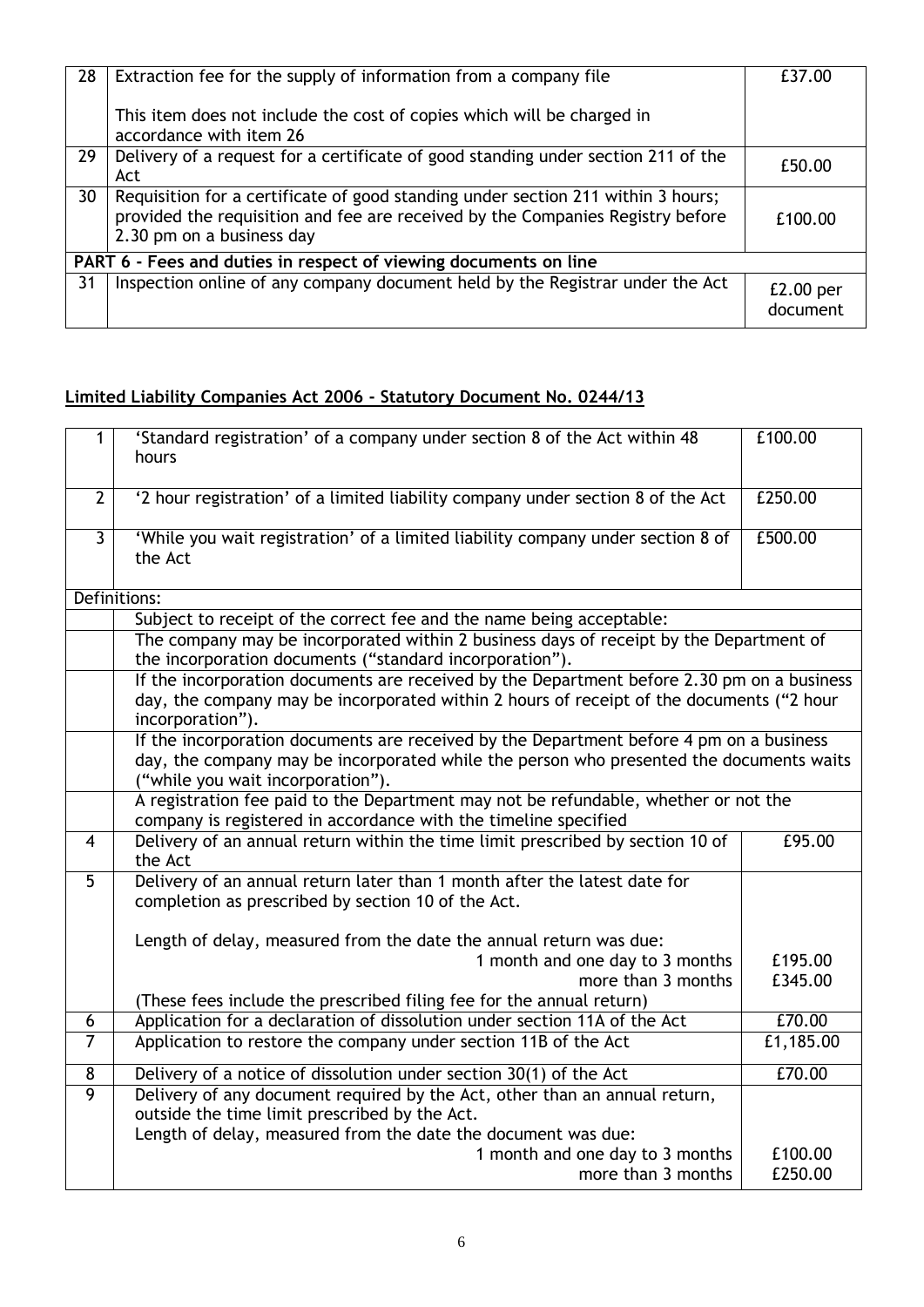| 10                | Inspection of a company file or any document which the Department may be<br>required by the Act to produce for inspection | £5.00 |
|-------------------|---------------------------------------------------------------------------------------------------------------------------|-------|
| 11                | Issue of any duplicate certificate under the provisions of the Act                                                        | £9.00 |
| $12 \overline{ }$ | Photocopy, electrostatic photocopy or a copy by any similar process (per<br>page)                                         | £0.50 |
| 13 <sup>2</sup>   | Online inspection of any document held by the Department under the<br>provisions of the Act (per document)                | £2.00 |

# **Registration of Business Names Acts 1918 and 1954 - Statutory Document No. 0245/13**

|                 | Furnishing a statement of particulars as required by section 5 of the Act (This<br>fee includes the issue of one certificate of registration)                                                                                                                      | £50.00                  |
|-----------------|--------------------------------------------------------------------------------------------------------------------------------------------------------------------------------------------------------------------------------------------------------------------|-------------------------|
| $\overline{2}$  | Furnishing a statement of particulars as required by the Schedule to the Act<br>when those particulars are not furnished with the statement of particulars<br>required by section 5 of the Act (This fee includes the issue of one certificate<br>of registration) | £15.00                  |
| $\overline{3}$  | Furnishing a statement of any change as required by section 8 of the Act,<br>outside the prescribed time limit (This fee includes the issue of one<br>certificate of the registration of such statement)                                                           | £15.00                  |
| 4               | Inspection of any documents held by the Companies Registry under the<br>provisions of the Acts                                                                                                                                                                     | £5.00                   |
| 5               | Issue of a duplicate certificate under section 18 of the Act                                                                                                                                                                                                       | £9.00                   |
| 6               | Supply of information from any statement registered under the Act (This does<br>not include the cost of copies which are charged in accordance with item 7)                                                                                                        | £37.00                  |
| 7               | Photocopy, electrostatic photocopy or copy by any similar process (per page)                                                                                                                                                                                       | £0.50                   |
| 8               | Certification of a copy (per document)                                                                                                                                                                                                                             | £1.50                   |
| 9               | Requisition for a certificate of fact containing a summary of the information<br>contained in statements registered under the Act                                                                                                                                  | £50.00                  |
| 10 <sup>°</sup> | Inspection online of any document held by the Companies Registry under the<br>provisions of the Acts                                                                                                                                                               | $E2.00$ per<br>document |

## **Partnership Act 1909 - Statutory Document No. 0246/13**

|   | <b>Registration fee</b>                                                                                                                                                                                                           | <b>Fee</b> |
|---|-----------------------------------------------------------------------------------------------------------------------------------------------------------------------------------------------------------------------------------|------------|
|   | 'Standard registration' of a limited partnership under section 50 of the Act<br>within 48 hours                                                                                                                                   | £100.00    |
| 2 | '2 hour registration' of a limited partnership under section 50 of the Act                                                                                                                                                        | £250.00    |
| 3 | 'While you wait registration' of a limited partnership under section 50 of the<br>Act                                                                                                                                             | £500.00    |
|   | Definitions                                                                                                                                                                                                                       |            |
|   | Subject to receipt of the correct fee and the name being acceptable:                                                                                                                                                              |            |
|   | The limited partnership may be registered within 2 business days of receipt by the Department<br>of the registration documents ("standard registration").                                                                         |            |
|   | If the registration documents are received by the Department before 2.30 pm on a business<br>day, the limited partnership may be registered within 2 hours of receipt of the documents ("2<br>hour registration").                |            |
|   | If the registration documents are received by the Department before 4 pm on a business day,<br>the limited partnership may be incorporated while the person who presented the documents<br>waits ("while you wait registration"). |            |
|   | A registration fee paid to the Department may not be refundable, whether or not the limited<br>partnership is registered in accordance with the timeline specified                                                                |            |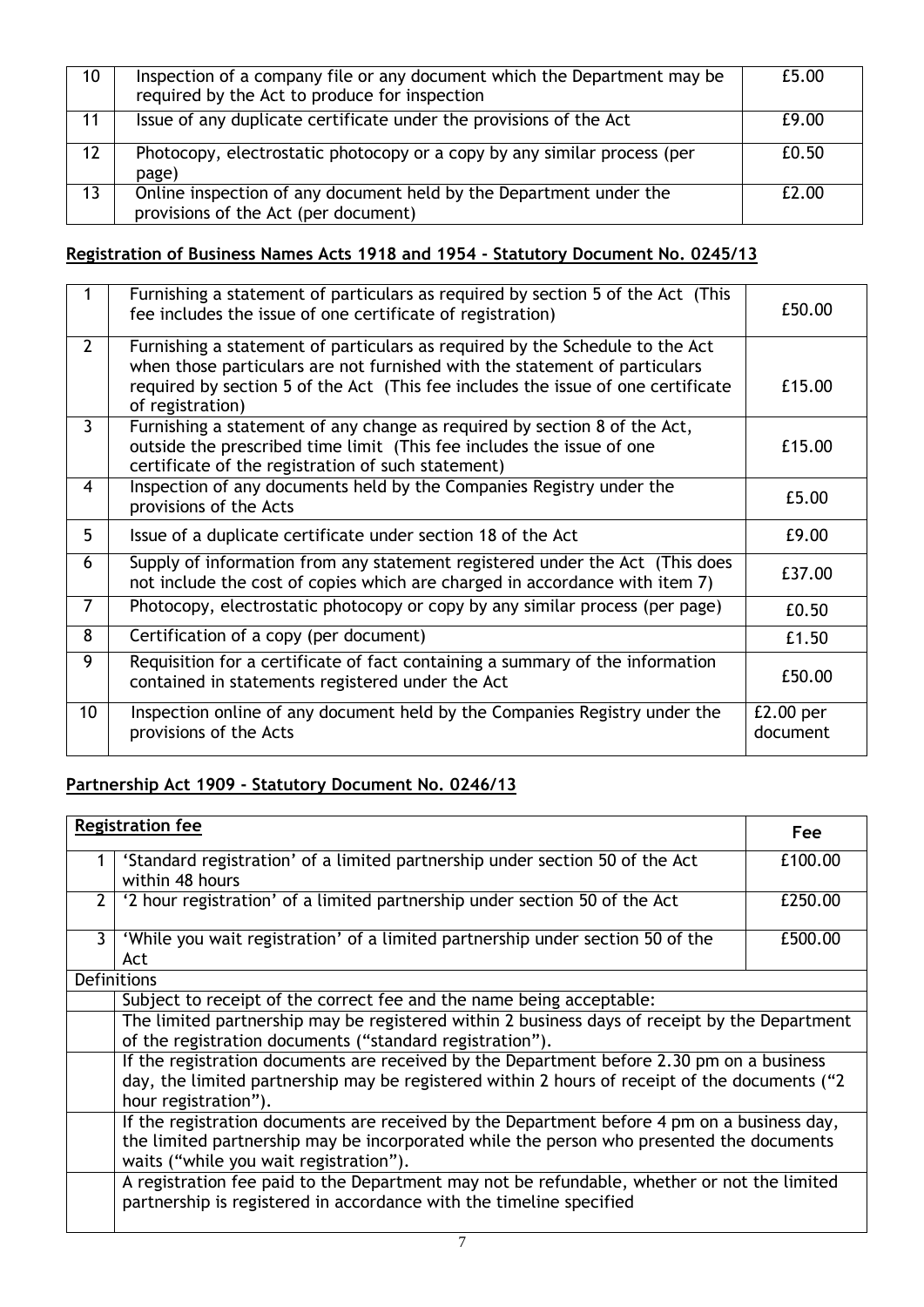| Delivery of an annual statement |                                                                                                                                                                             |                         |
|---------------------------------|-----------------------------------------------------------------------------------------------------------------------------------------------------------------------------|-------------------------|
| 4                               | Upon delivery of an annual statement under section 51(1A) of the Act                                                                                                        | £95.00                  |
|                                 | Late filing fee for the annual statement                                                                                                                                    |                         |
| 5                               | Upon delivery of an annual statement later than 1 month after the latest date<br>for completing the same as prescribed by section 51(1A) of the Act.                        |                         |
|                                 | Length of delay, measured from the date the annual return is due -                                                                                                          | £195.00                 |
|                                 | 1 month and one day to 3 months<br>more than 3 months                                                                                                                       | £345.00                 |
|                                 | (These fees include the prescribed filing fee for the annual statement)                                                                                                     |                         |
|                                 | Late filing fee for documents other than the annual statement                                                                                                               |                         |
| 6                               | Upon the delivery of any document other than an annual statement required by<br>section 51(1A) of the Act outside the time limit prescribed by section 51(1) of<br>the Act. |                         |
|                                 | Length of delay, measured from the date the document is due -                                                                                                               | £100.00                 |
|                                 | 1 month and one day to 3 months<br>more than 3 months                                                                                                                       | £250.00                 |
|                                 |                                                                                                                                                                             |                         |
|                                 | Fee for viewing documents over the internet                                                                                                                                 |                         |
| 7                               | Inspection online of any document held by the Companies Registry under the<br>provisions of the Act.                                                                        | $E2.00$ per<br>document |

## **Companies Act 1931 & Companies (Transfer of Domicile) Act 1998 - Statutory Document No. 0247/13**

|                       | Application by an offshore company to be continued in the Isle of Man, as<br>required by Part 1 of the Act                                           |        |
|-----------------------|------------------------------------------------------------------------------------------------------------------------------------------------------|--------|
|                       |                                                                                                                                                      |        |
| $\mathbf{2}^{\prime}$ | Application by an Isle of Man company to be continued in a country or<br>(1)<br>territory outside the Isle of Man, as required by Part 2 of the Act. | £3,000 |
|                       | For each application where the Department is satisfied that -<br>(2)                                                                                 |        |
|                       | the applicant is a member of a group of companies; and<br>(a)                                                                                        |        |
|                       | another member of that group has made an application mentioned<br>(b)<br>in sub paragraph 2(1).                                                      | £1,200 |
|                       |                                                                                                                                                      |        |
| 3                     | Issue of any duplicate certificate issued in accordance with sections 4(2) or<br>$10(2)$ of the Act                                                  | £15    |
|                       |                                                                                                                                                      |        |
| 4                     | Filing of an instrument of continuance as required by section 10(2) of the Act                                                                       | £56    |

## **COMPANIES REGISTRY (MISCELLANEOUS FEES) ORDER 2013 - Statutory Document No. 0248/13**

| Photocopy, electrostatic photocopy or copy by any similar process (per page)                                | £0.50  |
|-------------------------------------------------------------------------------------------------------------|--------|
| Certification of a copy                                                                                     | £1.50  |
| Extraction fee for the supply of information from a file or record held by the<br><b>Companies Registry</b> | £37.00 |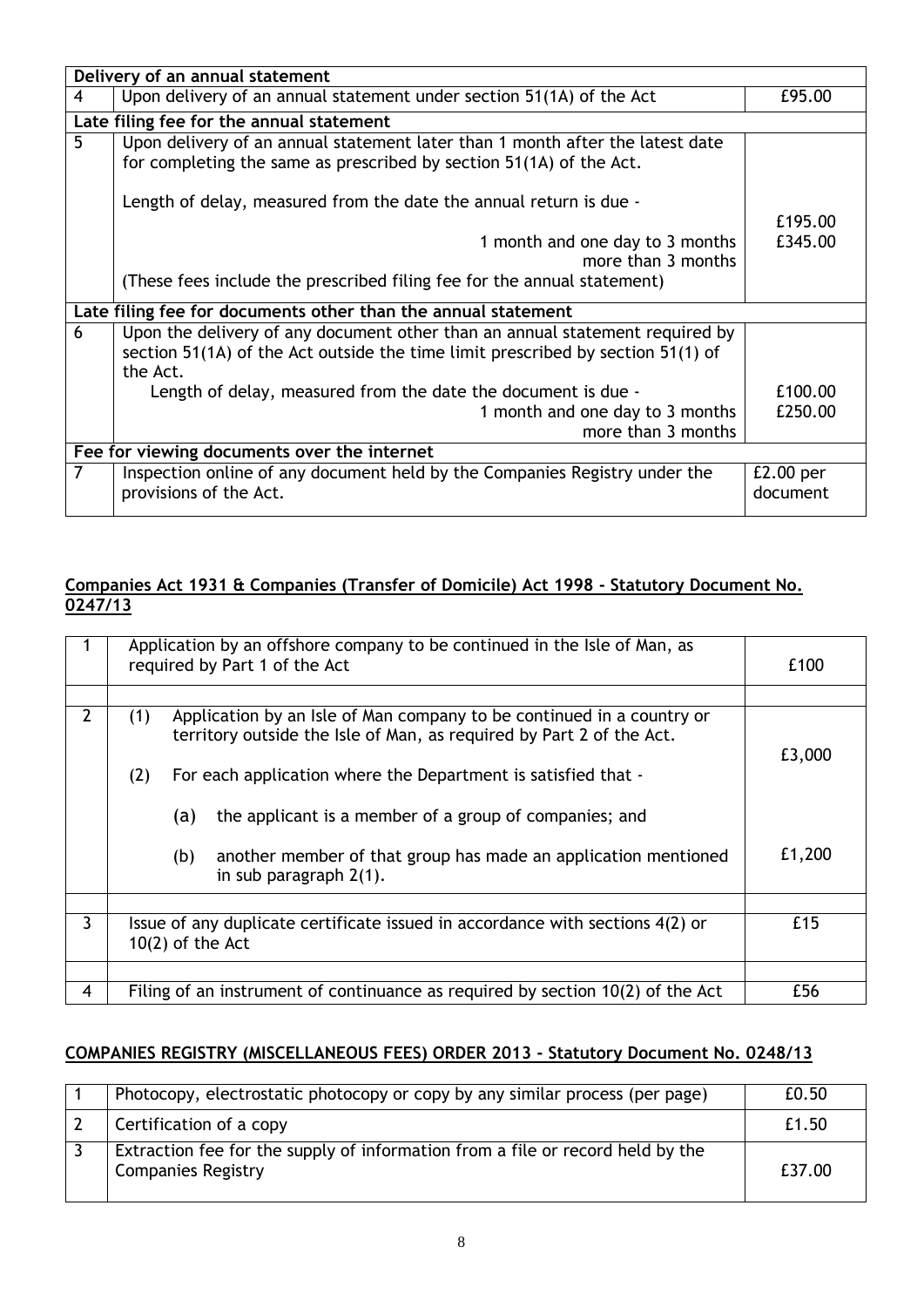|                | (This item does not include the cost of copies which will be charged in<br>accordance with item 1)                                                                                                                                                                                                                                            |         |
|----------------|-----------------------------------------------------------------------------------------------------------------------------------------------------------------------------------------------------------------------------------------------------------------------------------------------------------------------------------------------|---------|
| $\overline{4}$ | Requisition for a certificate of fact containing a summary of information from a<br>file or record held by the Companies Registry (to be available within 3 hours of<br>being requisitioned, provided the requisition and fees are received before 2pm<br>on a working day)                                                                   | £100.00 |
| 5.             | Requisition for a certificate of fact containing a summary of information from a<br>file or record held by the Companies Registry                                                                                                                                                                                                             | £50.00  |
| 6              | Taking an affidavit, affirmation, declaration, or attestation before a public<br>officer (but not a declaration of secrecy under rule 29 of the Election Rules<br>contained in Schedule 2 to the Representation of the People Act 1995, or a<br>similar declaration made for the purposes of the election of members of a local<br>authority) | £8.00   |
|                | Witness of each exhibit to an affidavit, affirmation, declaration or attestation<br>taken before a public officer                                                                                                                                                                                                                             | £5.00   |

## **The following fee has not changed since April 2008 SD 87/2008 Insurance Companies (Transfer of Domicile) (Fees and Duties) Order 2008**

|                                                        | Registration of a company under paragraph 3 of Schedule 3A to the Act                                                          | £135.00 |
|--------------------------------------------------------|--------------------------------------------------------------------------------------------------------------------------------|---------|
|                                                        | On the delivery of the consent to be continued and other documents required<br>under paragraph 3 (4) of Schedule 3A to the Act | £55.00  |
|                                                        | Issue of a Certificate of Discontinuance under paragraph 10 of Schedule 3A of                                                  | £55.00  |
| Foundations Act 2011 - Government Circular No. 41/2013 |                                                                                                                                |         |

|                | Description                                                                                                                                                                                                                  | Fee     |
|----------------|------------------------------------------------------------------------------------------------------------------------------------------------------------------------------------------------------------------------------|---------|
| $\mathbf{1}$   | 'Standard establishment' of a foundation under section 4 of the Act                                                                                                                                                          | £100.00 |
| $\overline{2}$ | '2 hour establishment' of a foundation under section 4 of the Act                                                                                                                                                            | £250.00 |
| 3              | 'While you wait establishment' of a foundation under section 4 of the Act                                                                                                                                                    | £500.00 |
|                | Definition:                                                                                                                                                                                                                  |         |
|                | The foundation may be established within 2 business days of receipt by the Registrar of<br>Foundations of the application ("standard establishment").                                                                        |         |
|                | If the application is received by the Registrar of Foundations before 2.30 pm on a business day,<br>the foundation may be established within 2 hours of receipt of the application ("2 hour<br>establishment").              |         |
|                | If the application is received by the Registrar of Foundations before 4 pm on a business day, the<br>foundation may be established while the person who presented the application waits ("while<br>you wait establishment"). |         |
|                | An establishment fee paid to the Registrar may not be refundable, whether or not the<br>foundation is registered in accordance with the timeline specified                                                                   |         |
| 4              | Section 44 - Annual return fee                                                                                                                                                                                               | £380    |
|                | The following late fee is payable in addition to the annual return fee if it is not<br>delivered within the prescribed filing period.                                                                                        |         |
|                | 1 month and one day to 3 months                                                                                                                                                                                              | £100    |
|                | More than 3 months                                                                                                                                                                                                           | £250    |
| 5              | Section 45 - Change in foundation instrument form fee                                                                                                                                                                        | Nil     |
|                | The following late fee is payable if the Registrar of Foundations is not notified<br>about a change within the prescribed filing period.                                                                                     |         |
|                | 1 month and one day to 3 months                                                                                                                                                                                              | £100    |
|                | More than 3 months                                                                                                                                                                                                           | £250    |